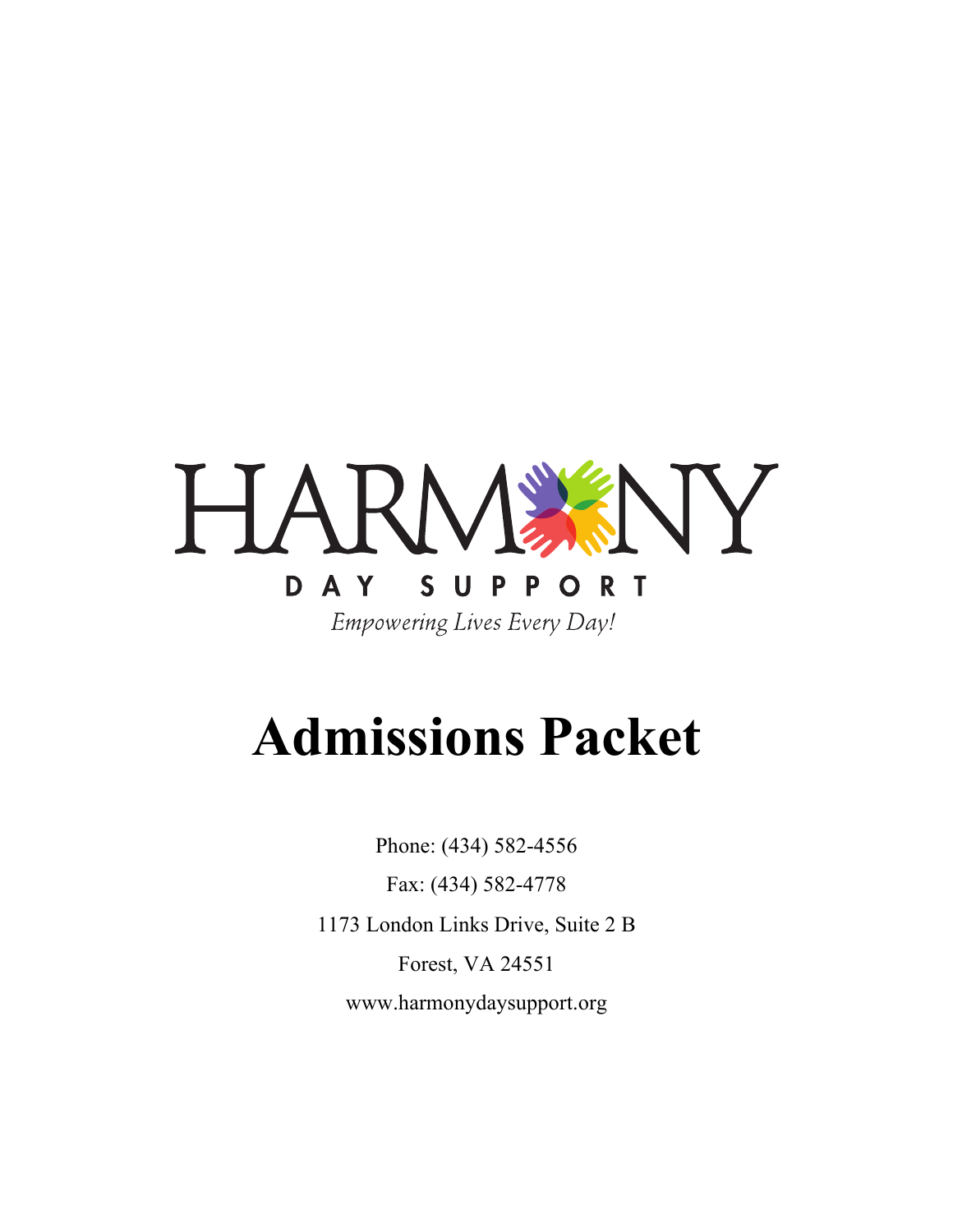

|  | Date   Time   HDS Person   Contact Person   Phone, Fax or | email | <b>Reason</b> | Response | <b>Outcome</b> |
|--|-----------------------------------------------------------|-------|---------------|----------|----------------|
|  |                                                           |       |               |          |                |
|  |                                                           |       |               |          |                |
|  |                                                           |       |               |          |                |
|  |                                                           |       |               |          |                |
|  |                                                           |       |               |          |                |
|  |                                                           |       |               |          |                |
|  |                                                           |       |               |          |                |
|  |                                                           |       |               |          |                |
|  |                                                           |       |               |          |                |
|  |                                                           |       |               |          |                |
|  |                                                           |       |               |          |                |
|  |                                                           |       |               |          |                |
|  |                                                           |       |               |          |                |
|  |                                                           |       |               |          |                |
|  |                                                           |       |               |          |                |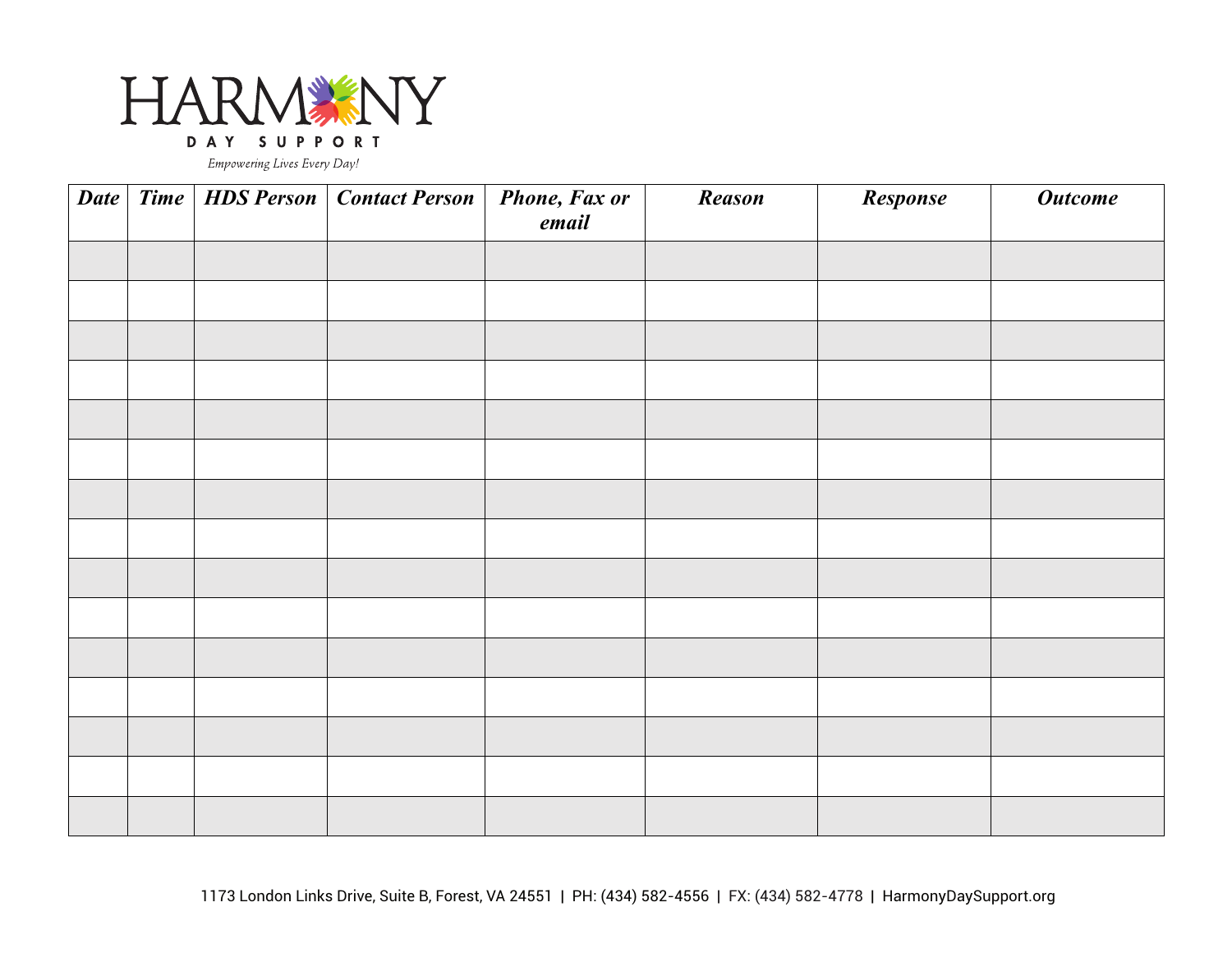

### *Harmony Day Support*

*Required Paperwork for all New Clients*

*Clients are not to be here without this completed, even if just visiting!*

#### *(This information is needed for the health, safety, and wellbeing of each person)*

- o Client Application, completed in full. Available on website or paper copy.
- o New client Profile & Initial Skills and Behavior checklist
- o Admission Physical (Annual Physical)
- o Medical History
- o Psychological Evaluation
- o Behavioral Plan (if there is one)
- o Dietary Restrictions
- o Admissions Acknowledgement (Human Rights Information)
- o Copy of Picture ID
- o Copy of Social Security Card
- o Copy of Medicare/Medicaid Cards
- o Copy of any other Health Insurance Cards
- o Copy of Birth Certificate (if available)
- o Copy of Vaccination Cards (if available)
- o Copy of Guardianship Papers (if available)
- o Emergency Contact Information
- o Copy of Individual Education Plan (if available)

When all paperwork is attached, sign and date this page and attach to front of file.

Completed by Date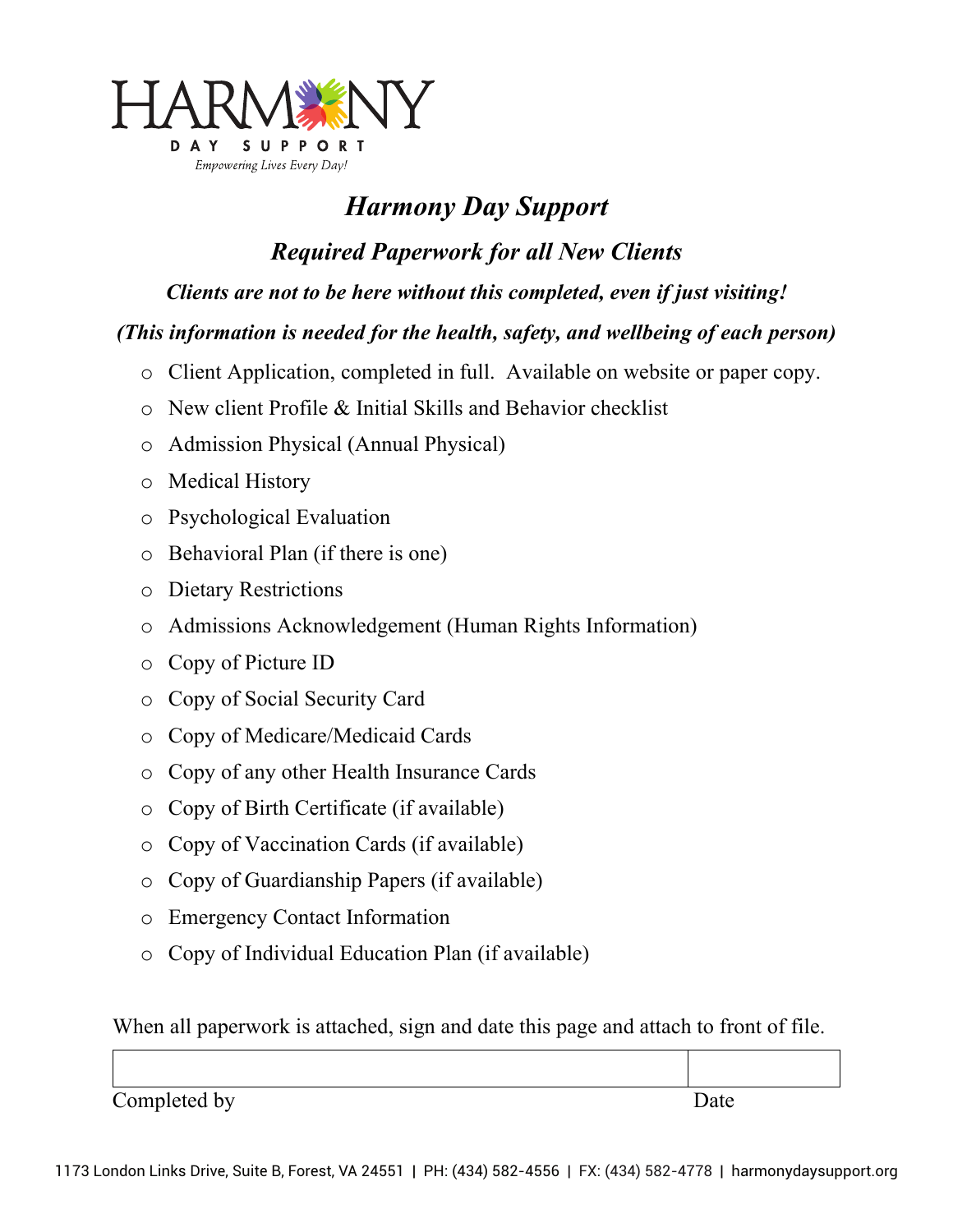

*NEW CLIENT PROFILE*

*Date: \_\_\_\_\_\_\_\_\_\_\_\_\_\_\_\_\_*

|                             |                                                                                           | Gender<br>M/F       |
|-----------------------------|-------------------------------------------------------------------------------------------|---------------------|
| Last Name                   | <b>First Name</b>                                                                         | Preferred Name      |
|                             |                                                                                           |                     |
| Medicare/Medicare #         | Social Security #                                                                         | Age &Date of Birth  |
|                             |                                                                                           |                     |
| <b>Street Address</b>       | City/State                                                                                | <b>Phone Number</b> |
| <b>Contact Person</b>       | <b>Phone Number</b>                                                                       | Relationship        |
|                             |                                                                                           |                     |
| <b>Other Contact Person</b> | Phone Number                                                                              | Relationship        |
| Case Manager                | Phone Number                                                                              | Company             |
|                             | On a scale off 1 to 5with $1 =$ very poor and $5 =$ very good, please rate the following: |                     |
|                             |                                                                                           |                     |
|                             | Sight Hearing Speech Use of Hands Alertness Orientation Ability to feed self              | to walk             |
|                             |                                                                                           |                     |
| Person Interviewed          | <b>Additional Person</b>                                                                  | Relationship        |
| Completed by                | <b>Notes</b>                                                                              | Follow Up           |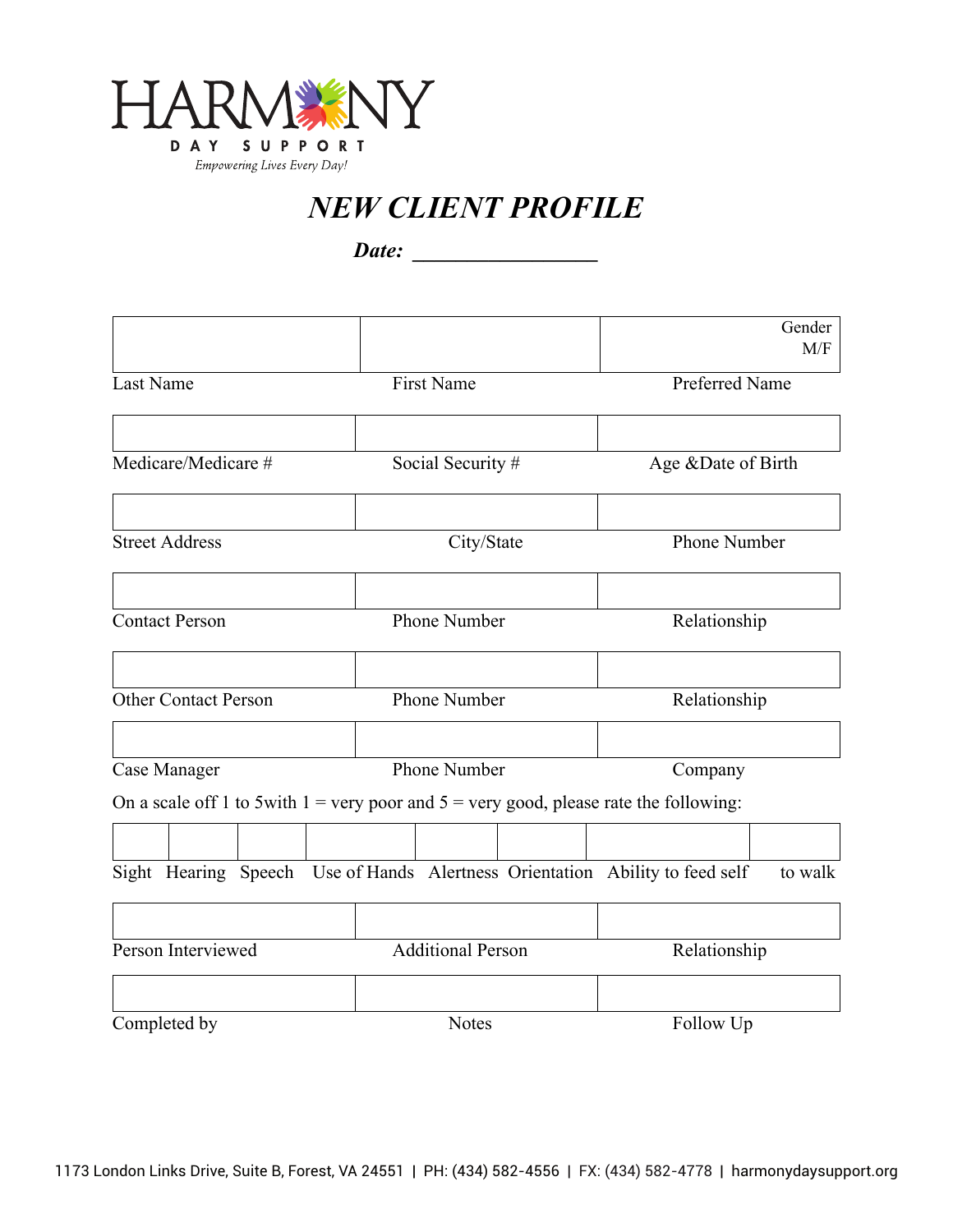

### *MEDICATION LIST*

*All prescription medication, nutritional or other supplements, OTC medications, and vitamins MUST be completed on this form (in the chart below). Attached list are not acceptable.*

| Name of<br>Medication | Dosage | Route | Frequency of<br>Administration | Meds Given at<br>Home or at<br>HDS (Circle) | <b>Diagnosis</b><br>or<br>medical allergies     |
|-----------------------|--------|-------|--------------------------------|---------------------------------------------|-------------------------------------------------|
| Example:<br>Tylenol   | 325mg  | PO    | 2 Tabs Q6h PRN                 | Home or HDS                                 | Headache/medical<br>allergy i.e.,<br>Penicillin |
|                       |        |       |                                |                                             |                                                 |
|                       |        |       |                                |                                             |                                                 |
|                       |        |       |                                |                                             |                                                 |
|                       |        |       |                                |                                             |                                                 |
|                       |        |       |                                |                                             |                                                 |
|                       |        |       |                                |                                             |                                                 |
|                       |        |       |                                |                                             |                                                 |
|                       |        |       |                                |                                             |                                                 |
|                       |        |       |                                |                                             |                                                 |
|                       |        |       |                                |                                             |                                                 |
|                       |        |       |                                |                                             |                                                 |
|                       |        |       |                                |                                             |                                                 |

*Any known medical allergies, please list below:*

*Discontinue ALL PRIOR ORDERS as this is a current and updated set of orders effective the date indicated below.*

Client Last Name Client First Name Date

Signature of person filling out form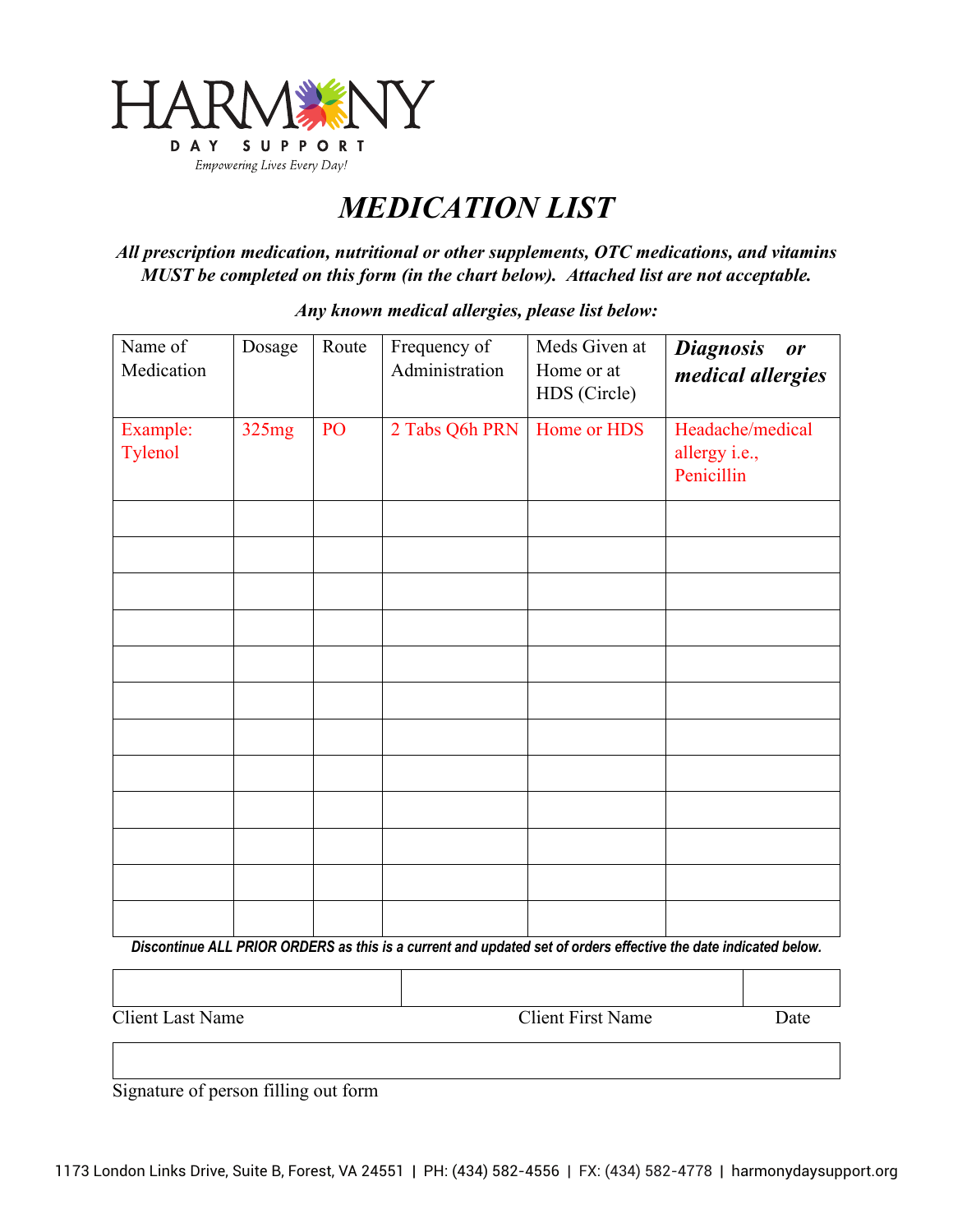

### *ACKNOWLEDGEMENT*

### *(Required upon client's admission to service program)*

Print Name Date Name Date New York 2014

Hereby acknowledge that upon admission to Harmony Day Support, Inc.'s programs, I have been informed of the following:

- 1. The mission of this agency and services
- 2. Confidentiality and HIPAA practices
- 3. Individual rights and how to protect these rights
- 4. Participation in treatment, planning and discharge
- 5. Fire safety and emergency preparedness practices
- 6. Complaint procedures
- 7. Service guidelines
- 8. Program rules

I,

- 9. Building layout
- 10. Schedule of operation and services
- 11. The role of the Regional Advocate and how to contact them

| mager<br>Program Mana | mas | $1 - r$<br>--- |
|-----------------------|-----|----------------|
|-----------------------|-----|----------------|

| $(877)$ 600-7437<br>Human Rights Advocate<br>Lequetta Hayes M.A. |  |
|------------------------------------------------------------------|--|
|------------------------------------------------------------------|--|

| $\sim$ .<br>$\sim$ $\sim$ $\sim$<br>$U_{\rm L}$ $U_{\rm L}$ | Date |
|-------------------------------------------------------------|------|

#### *Circle one: Self; Parent; Legal Guardian; or Authorized Representative*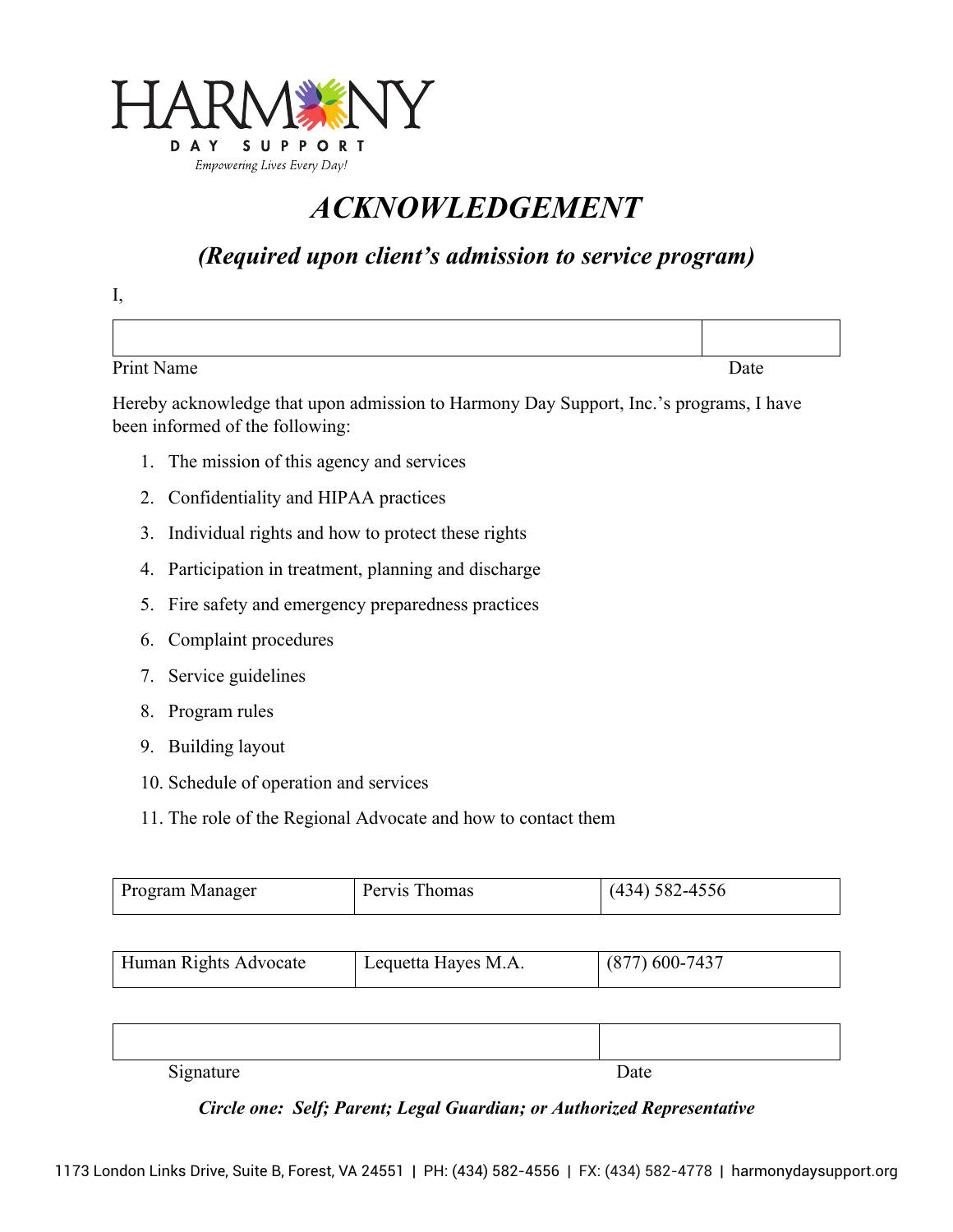

### *Individual Care Sheet*

| <b>Last Name</b>                       | <b>First Name</b>                                                                   | <b>Allergies</b> |
|----------------------------------------|-------------------------------------------------------------------------------------|------------------|
| Diet:                                  |                                                                                     |                  |
|                                        | $\Box$ Regular $\Box$ Controlled Carbohydrates $\Box$ Mechanical Soft $\Box$ Pureed |                  |
|                                        |                                                                                     |                  |
| Special diet or any food intolerances: |                                                                                     |                  |
|                                        | Please list any nutritional supplements (Ensure, Glucerna, etc.) on Medicine List.  |                  |
|                                        |                                                                                     |                  |
| Likes                                  |                                                                                     |                  |
|                                        |                                                                                     |                  |
| Likes continued                        |                                                                                     |                  |
|                                        |                                                                                     |                  |
| <b>Dislikes</b>                        |                                                                                     |                  |
|                                        |                                                                                     |                  |
|                                        |                                                                                     |                  |
| Triggers                               |                                                                                     |                  |
|                                        |                                                                                     |                  |
| Triggers continued                     |                                                                                     |                  |
|                                        |                                                                                     |                  |
|                                        |                                                                                     |                  |
| Redirects                              |                                                                                     |                  |
|                                        |                                                                                     |                  |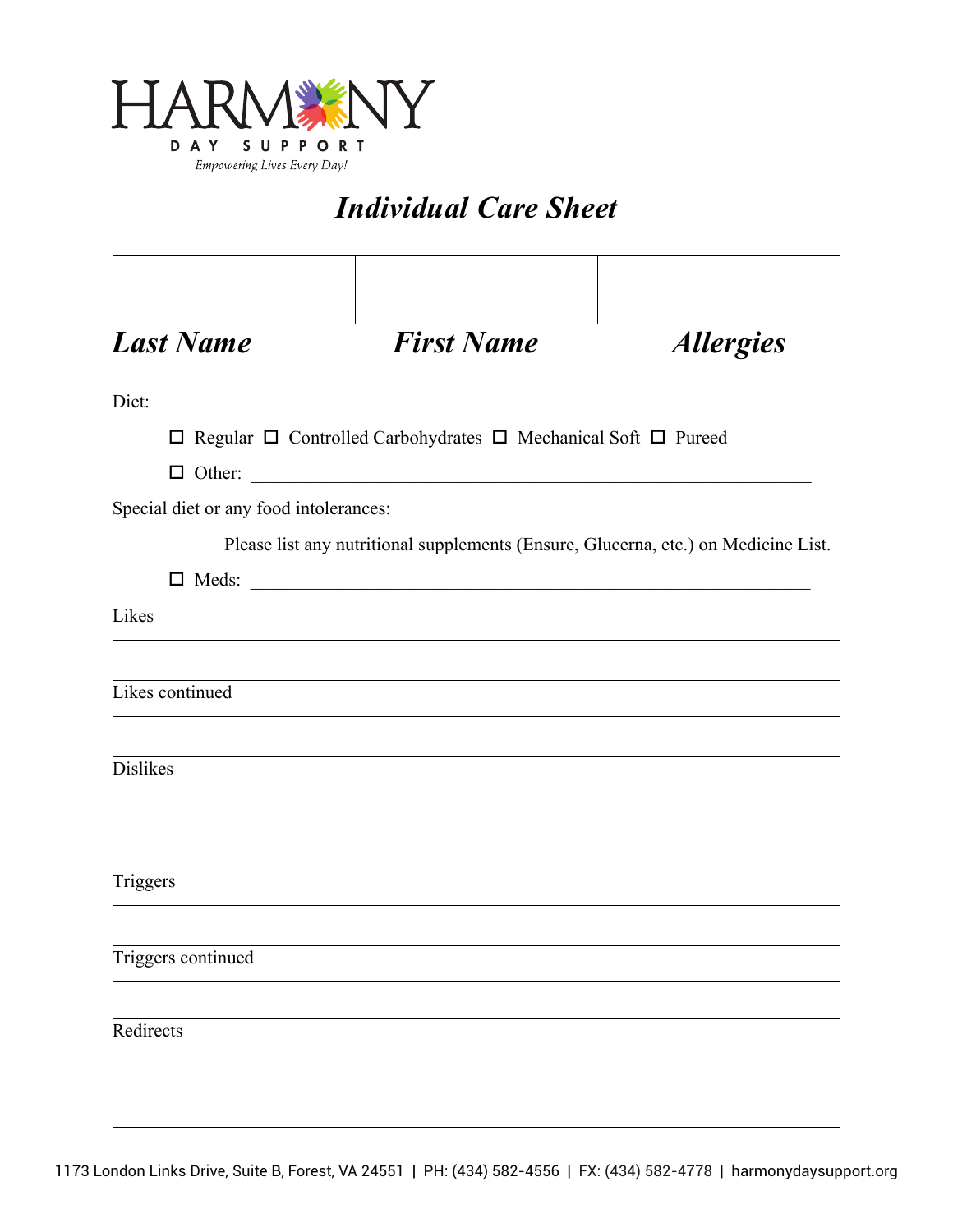

Page 2

| Last Name | First Name |  |
|-----------|------------|--|
|           |            |  |

Additional Notes

Additional Notes continued

Additional Notes continued

Additional Notes continued

Additional Notes continued

Additional Notes continued

Person Completing Form:

| Last Name | First Name | Date |
|-----------|------------|------|
|           |            |      |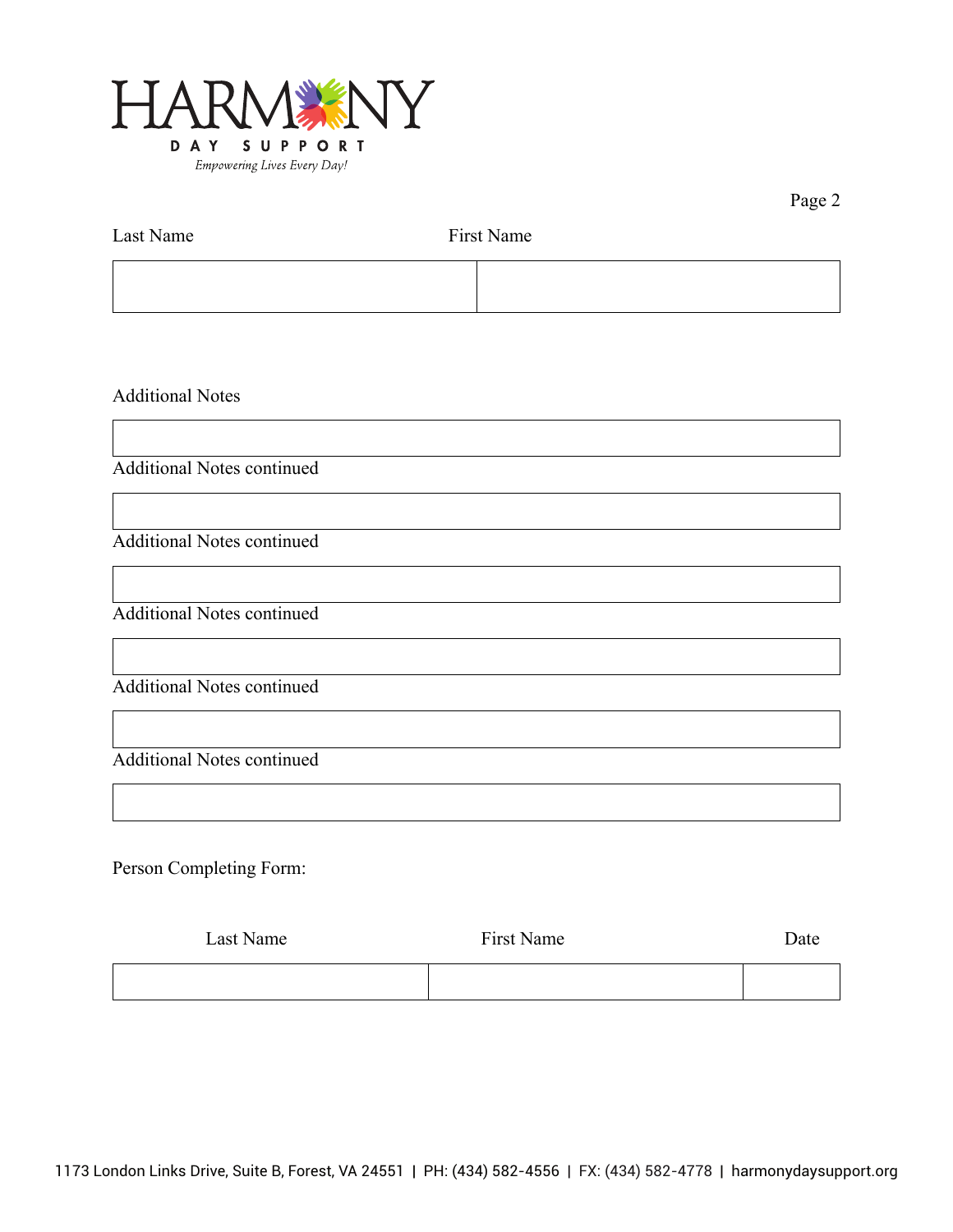

### *Recommendations for Care*

#### Limitations:

- 1. Is this person capable of administering his/her own medications without assistance?
	- a.  $\Box$  No Because:
	- b.  $\Box$  Yes
- 2. Is this person physically and mentally capable of self-preservation by being able to respond in an emergency to make an exit from the building or to a safe refuge in an emergency without assistance of another person, even if he/she may require the assistance of a wheelchair, walker, cane, prosthetic device, or single verbal command?
	- a.  $\Box$  No Because:
	- b.  $\Box$  Yes
- 3. Does this person have any restrictions/limitations on physical activities or program participation?
	- a.  $\Box$  No

b.  $\Box$  Yes, indicate type of restriction/limitations:

#### Diet:

 $\Box$  Regular  $\Box$  Controlled Carbohydrates  $\Box$  Mechanical Soft  $\Box$  Pureed

 $\Box$  Other:

Special diet or any food intolerances:

Please list any nutritional supplements (Ensure, Glucerna, etc.) on Medicine List.

| Person completing this form signature | Print Name | Date |
|---------------------------------------|------------|------|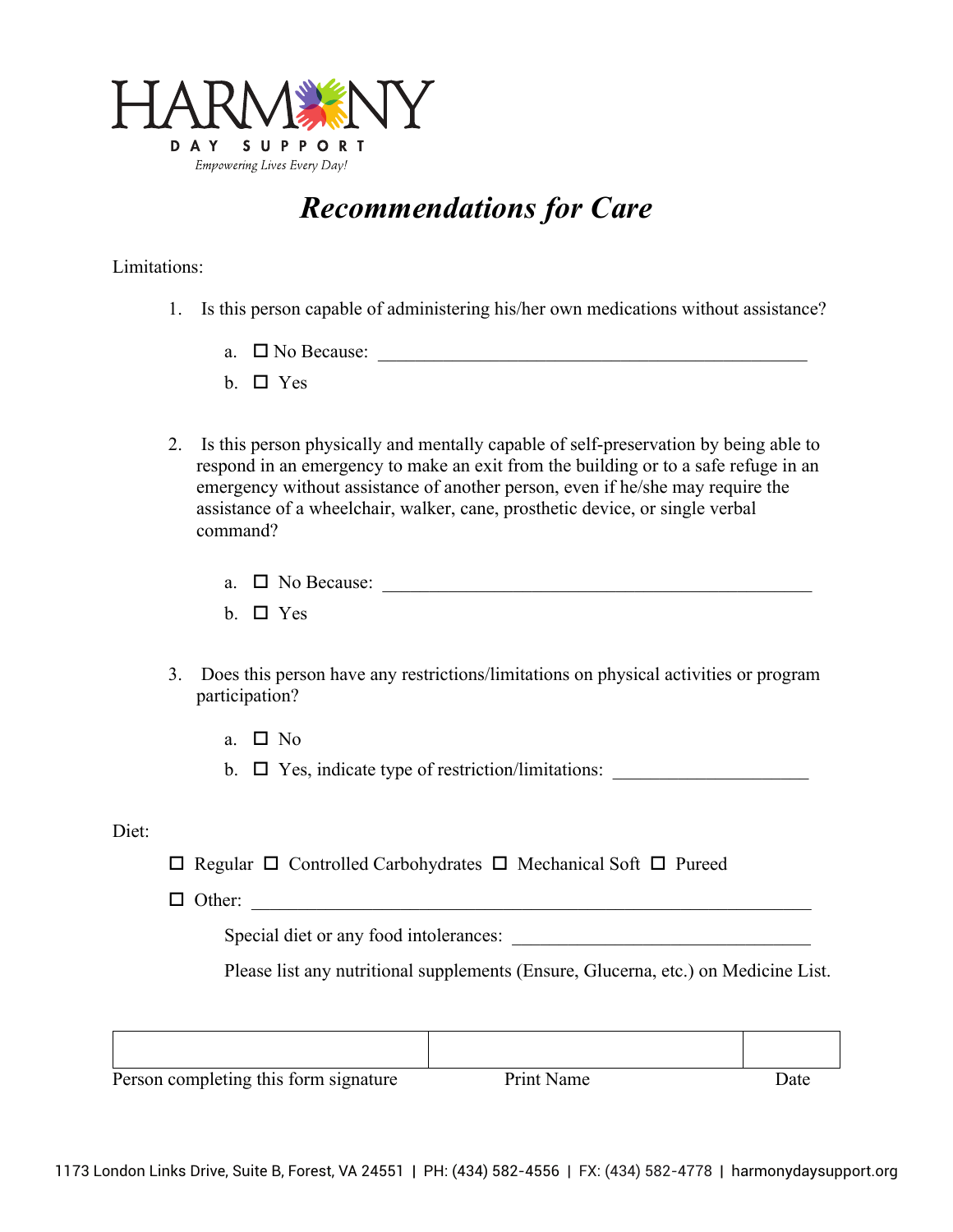

|                | <b>Individual's Name:</b> |                                                       |                         |  |  |  |  |
|----------------|---------------------------|-------------------------------------------------------|-------------------------|--|--|--|--|
| $\mathbf{1}$   |                           | <b>EATING (Circle Yes or No)</b>                      | <b>Additional Notes</b> |  |  |  |  |
| <b>Yes</b>     | <b>No</b>                 | Takes soft food from a spoon                          |                         |  |  |  |  |
| Yes            | <b>No</b>                 | takes liquids from a cup                              |                         |  |  |  |  |
| Yes            | <b>No</b>                 | Feeds self with fingers                               |                         |  |  |  |  |
| <b>Yes</b>     | No                        | Feed self with spoon with assistance                  |                         |  |  |  |  |
| Yes            | <b>No</b>                 | Drinks from cup with minimal assistance               |                         |  |  |  |  |
| <b>Yes</b>     | <b>No</b>                 | Feeds self with spoon neatly                          |                         |  |  |  |  |
| <b>Yes</b>     | No                        | Feeds self with spoon & fork considerable<br>spilling |                         |  |  |  |  |
| <b>Yes</b>     | <b>No</b>                 | Feeds with spoon and fork neatly                      |                         |  |  |  |  |
| Yes            | <b>No</b>                 | Uses table knife for cutting or spreading             |                         |  |  |  |  |
| Yes            | <b>No</b>                 | Uses knife & for correctly and neatly                 |                         |  |  |  |  |
| Yes            | <b>No</b>                 | Uses napkin                                           |                         |  |  |  |  |
| Yes            | <b>No</b>                 | Drinks from a straw with minimal assistance           |                         |  |  |  |  |
| <b>Yes</b>     | <b>No</b>                 | Does not order at public eating places                |                         |  |  |  |  |
| <b>Yes</b>     | <b>No</b>                 | Orders simple meals like hamburger                    |                         |  |  |  |  |
| Yes            | No                        | Orders complete meals                                 |                         |  |  |  |  |
| $\overline{2}$ |                           | <b>MOBILITY (Circle Yes or No)</b>                    | <b>Additional Notes</b> |  |  |  |  |
| Yes            | No                        | Lift's head                                           |                         |  |  |  |  |
| Yes            | <b>No</b>                 | Rolls over                                            |                         |  |  |  |  |
| <b>Yes</b>     | <b>No</b>                 | Sits with support                                     |                         |  |  |  |  |
| Yes            | No                        | Crawls                                                |                         |  |  |  |  |
| Yes            | <b>No</b>                 | Pulls to stand                                        |                         |  |  |  |  |
| Yes            | <b>No</b>                 | Stands without support                                |                         |  |  |  |  |
| Yes            | <b>No</b>                 | Unable to walk                                        |                         |  |  |  |  |
| Yes            | No                        | Walks only with assistance                            |                         |  |  |  |  |
| Yes            | <b>No</b>                 | Limps or walks unsteadily                             |                         |  |  |  |  |
| Yes            | No                        | Walk with no difficulty                               |                         |  |  |  |  |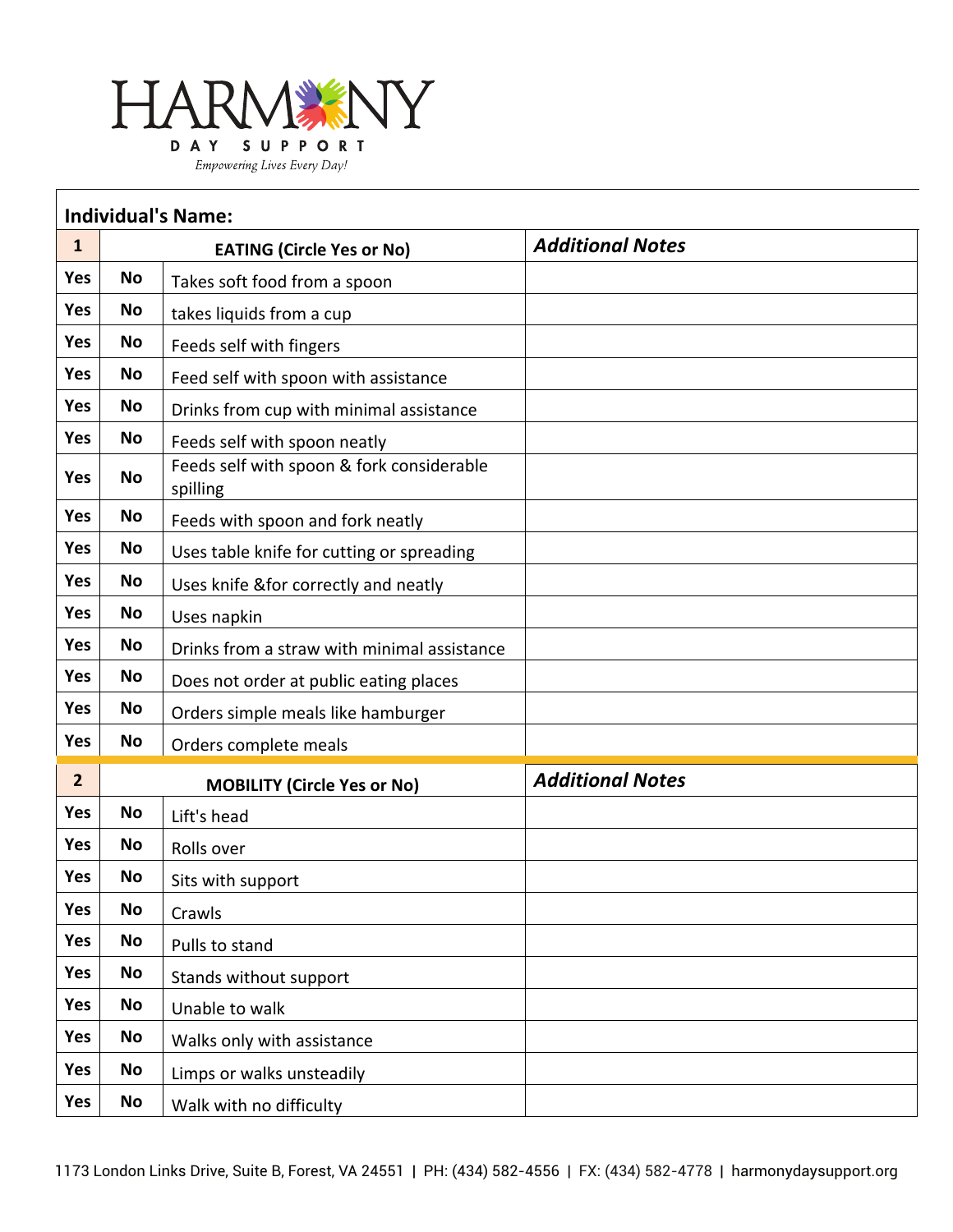

| Yes        | <b>No</b><br>Stands up on one foot for 2 seconds if asked       |                                                                                  |                         |
|------------|-----------------------------------------------------------------|----------------------------------------------------------------------------------|-------------------------|
| <b>Yes</b> | No                                                              | Stands on tip toe for 10 seconds if asked                                        |                         |
| <b>Yes</b> | No<br>Walks up & down stairs alone                              |                                                                                  |                         |
| <b>Yes</b> | No                                                              | Runs without falling                                                             |                         |
| 3          |                                                                 | <b>TOILETING (Circle Yes or No)</b>                                              | <b>Additional Notes</b> |
| <b>Yes</b> | <b>No</b>                                                       | Is diapered                                                                      |                         |
| <b>Yes</b> | <b>No</b>                                                       | Uses toilet if placed there at frequent<br>intervals                             |                         |
| <b>Yes</b> | <b>No</b>                                                       | Indicates need to use toilet                                                     |                         |
| <b>Yes</b> | <b>No</b>                                                       | Frequently has toilet accidents during the<br>day                                |                         |
| <b>Yes</b> | <b>No</b>                                                       | Occasionally has toilet accidents during the<br>day                              |                         |
| <b>Yes</b> | No                                                              | Never has toilet accidents during the day                                        |                         |
| <b>Yes</b> | <b>No</b>                                                       | Lowers pants at the toilet without help                                          |                         |
| <b>Yes</b> | No                                                              | Sits on the seat without help                                                    |                         |
| <b>Yes</b> | No                                                              | Uses toilet tissue appropriate                                                   |                         |
| Yes        | No                                                              | Flushes toilet after use                                                         |                         |
| <b>Yes</b> | <b>No</b>                                                       | Puts on clothes without help                                                     |                         |
| <b>Yes</b> | No                                                              | Washes hand without help                                                         |                         |
| 4          |                                                                 | <b>DRESSING (Circle Yes or No)</b>                                               | <b>Additional Notes</b> |
| <b>Yes</b> | <b>No</b>                                                       | Must be dressed completely                                                       |                         |
| <b>Yes</b> | No                                                              | Resists when being dress                                                         |                         |
| Yes        | <b>No</b>                                                       | Cooperates passively when being dressed                                          |                         |
| Yes        | Cooperates when being dressed by extending<br>No<br>arms & legs |                                                                                  |                         |
| Yes        | <b>No</b>                                                       | Removes simple articles of clothing                                              |                         |
| Yes        | No                                                              | Puts on simple articles of clothing                                              |                         |
| Yes        | No                                                              | Dresses self with help in pulling or putting on<br>most clothes & fastening them |                         |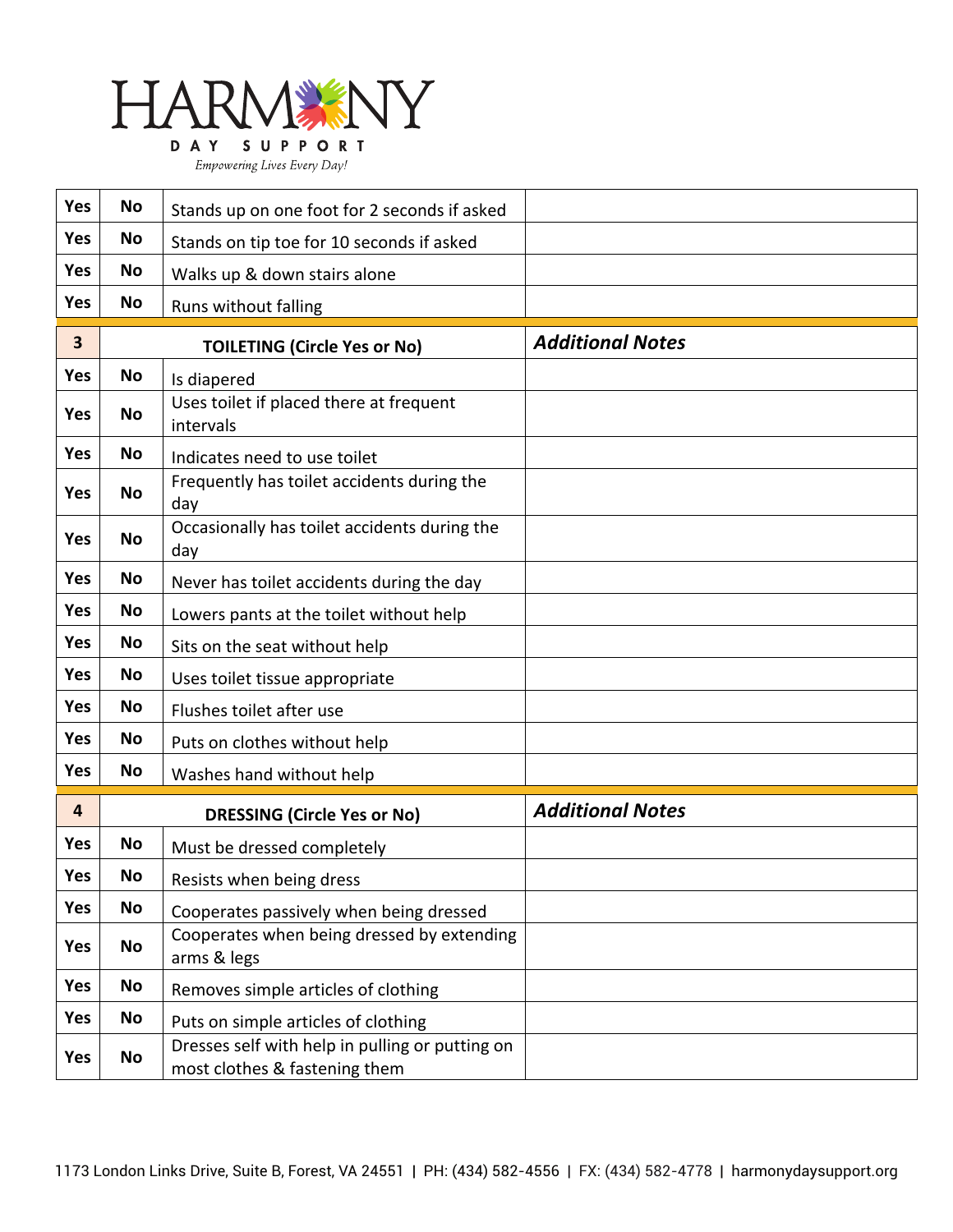

|            |           | Dresses self by pulling or putting on all                               |                         |
|------------|-----------|-------------------------------------------------------------------------|-------------------------|
| Yes        | <b>No</b> | clothes with verbal prompting by fastening,                             |                         |
|            |           | zipping, buttoning, snapping                                            |                         |
| <b>Yes</b> | <b>No</b> | Removes shoes without assistance                                        |                         |
| <b>Yes</b> | <b>No</b> | Unties shoelaces without assistance                                     |                         |
| Yes        | No        | Ties shoelaces without assistance                                       |                         |
| Yes        | No        | Puts on shoes correctly without assistance                              |                         |
| <b>Yes</b> | No        | Completely dresses self without assistance                              |                         |
| Yes        | No        | Chooses own clothing                                                    |                         |
| <b>Yes</b> | <b>No</b> | Chooses suitable clothing (for weather &<br>cleanliness)                |                         |
| <b>Yes</b> | No        | Wipes & polishes shoes when needed                                      |                         |
| <b>Yes</b> | No        | Puts clothes in drawer or check neatly                                  |                         |
| <b>Yes</b> | No        | Hangs clothes on hanger, neatly                                         |                         |
| <b>Yes</b> | <b>No</b> | Puts dirty clothes in laundry without being                             |                         |
|            |           | reminded                                                                |                         |
|            |           |                                                                         |                         |
| 5          |           | <b>GROOMING (Circle Yes or No)</b>                                      | <b>Additional Notes</b> |
| Yes        | No        | Makes no attempt to wash or dry self                                    |                         |
| <b>Yes</b> | <b>No</b> | Resists when being washed or dried by<br>others                         |                         |
| <b>Yes</b> | <b>No</b> | Cooperates when being washed and dried by<br>others                     |                         |
| <b>Yes</b> | No        | Attempts to use soap and wash self                                      |                         |
| <b>Yes</b> | No        | Dries hands and face                                                    |                         |
| Yes        | No        | Washes face and hands with soap when<br>needed                          |                         |
| Yes        | <b>No</b> | Washes and dries self reasonably well with<br>prompting                 |                         |
| <b>Yes</b> | No        | Washes and dries self completely with<br>prompt or assist               |                         |
| <b>Yes</b> | No        | Prepares and completes bathing unaided                                  |                         |
| Yes        | No        |                                                                         |                         |
| Yes        | <b>No</b> | Recognizes the need to bathe frequently<br>Uses deodorant when prompted |                         |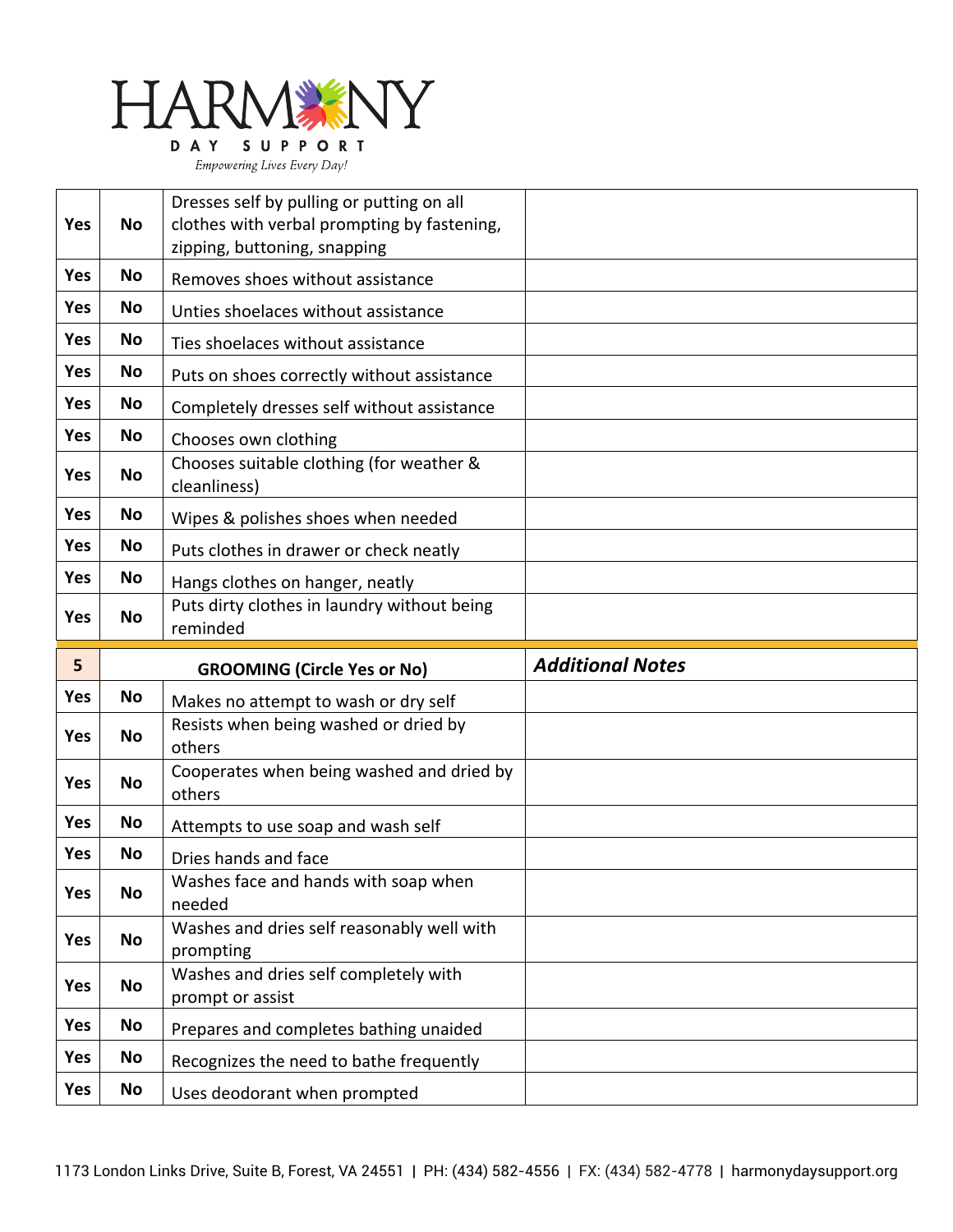

| <b>Yes</b> | <b>No</b> | Uses deodorant when needed without<br>prompting                   |                         |
|------------|-----------|-------------------------------------------------------------------|-------------------------|
| <b>Yes</b> | No        | Brushes teeth with prompting                                      |                         |
| <b>Yes</b> | <b>No</b> | Brushes teeth independently without<br>reminders                  |                         |
| <b>Yes</b> | No        | Combs or brushes hair with prompting                              |                         |
| Yes        | No        | Combs or brushes hair independently                               |                         |
| <b>Yes</b> | No        | Shampoo's hair                                                    |                         |
| <b>Yes</b> | No        | Shaves                                                            |                         |
| <b>Yes</b> | <b>No</b> | Trims nails with assistance                                       |                         |
| <b>Yes</b> | No        | Trims nails independently                                         |                         |
| <b>Yes</b> | <b>No</b> | Must be assisted with feminine hygiene<br>during menstrual period |                         |
| <b>Yes</b> | <b>No</b> | Blows nose when needed                                            |                         |
| 6          |           | <b>COMMUNICATION (Circle Yes or No)</b>                           | <b>Additional Notes</b> |
| <b>Yes</b> | <b>No</b> | Searches for sound with eyes                                      |                         |
|            |           |                                                                   |                         |
| <b>Yes</b> | No        | Turns head toward sound                                           |                         |
| <b>Yes</b> | No        | Follows moving objects with eyes                                  |                         |
| <b>Yes</b> | No        | Listens to music                                                  |                         |
| <b>Yes</b> | No        | Responds to "no"                                                  |                         |
| <b>Yes</b> | No        | Nod's head or smiles to express happiness                         |                         |
| <b>Yes</b> | No        | Indicates wants by pointing or vocal noises                       |                         |
| Yes        | No        | Chuckles or laughs when happy                                     |                         |
| Yes        | <b>No</b> | Expresses anger by vocal noise                                    |                         |
| Yes        | No        | Responds to directions, "come here"                               |                         |
| Yes        | <b>No</b> | Communicates with gestures                                        |                         |
| Yes        | No        | Communicates with sounds                                          |                         |
| Yes        | No        | Speaks single words                                               |                         |
| Yes        | <b>No</b> | Speaks in phrases                                                 |                         |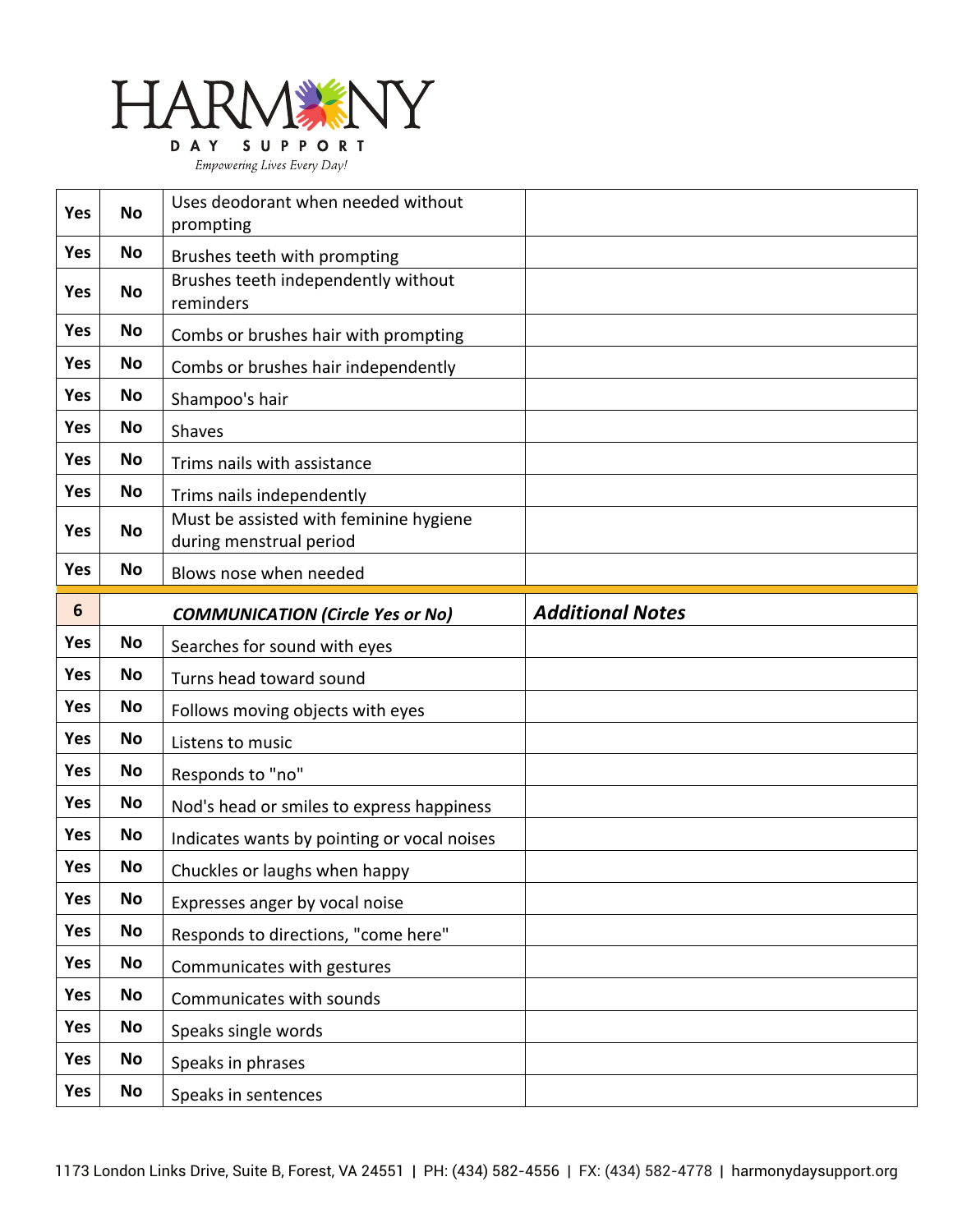

|  | Empowering Lives Every Day! |  |
|--|-----------------------------|--|
|--|-----------------------------|--|

| <b>Yes</b>              | <b>No</b> | Answers simple questions                                                      |                         |
|-------------------------|-----------|-------------------------------------------------------------------------------|-------------------------|
| <b>Yes</b>              | No        | Ask questions                                                                 |                         |
| <b>Yes</b>              | No        | <b>Expresses feelings and desires</b>                                         |                         |
| <b>Yes</b>              | <b>No</b> | Relates experiences                                                           |                         |
| <b>Yes</b>              | No        | Uses complex sentences                                                        |                         |
| <b>Yes</b>              | <b>No</b> | Understands directions requiring decision                                     |                         |
| <b>Yes</b>              | <b>No</b> | Understands directions referring to the order<br>in which things must be done |                         |
| <b>Yes</b>              | <b>No</b> | Understands directions containing<br>prepositions, "on, in, above"            |                         |
| <b>Yes</b>              | No        | Speech is very difficult to understand                                        |                         |
| <b>Yes</b>              | No        | Speech is somewhat difficult to understand                                    |                         |
| Yes                     | No        | Speech is easily understandable                                               |                         |
| $\overline{\mathbf{z}}$ |           | <b>SOCIALIZATION (Circle Yes or No)</b>                                       | <b>Additional Notes</b> |
| <b>Yes</b>              | <b>No</b> | Recognizes own family                                                         |                         |
|                         |           |                                                                               |                         |
| <b>Yes</b>              | No        | Recognizes people other than family                                           |                         |
| <b>Yes</b>              | <b>No</b> | Has information about others                                                  |                         |
| <b>Yes</b>              | No        | Shows affection to others                                                     |                         |
| <b>Yes</b>              | No        | Is careful not to hurt self                                                   |                         |
| <b>Yes</b>              | <b>No</b> | Is careful not to hurt others                                                 |                         |
| <b>Yes</b>              | <b>No</b> | Is careful not to disturb other's belongings or<br>damage property            |                         |
| Yes                     | No        | Has preference for some people over others                                    |                         |
| Yes                     | <b>No</b> | Does not respond to others in a socially<br>acceptable manner                 |                         |
| Yes                     | No        | Does not participate in group activities if<br>encouraged                     |                         |
| <b>Yes</b>              | No        | Participates in groups spontaneously and<br>eagerly                           |                         |
| <b>Yes</b>              | No        | Play some games with others                                                   |                         |
| <b>Yes</b>              | No        | Cooperates and shares with others                                             |                         |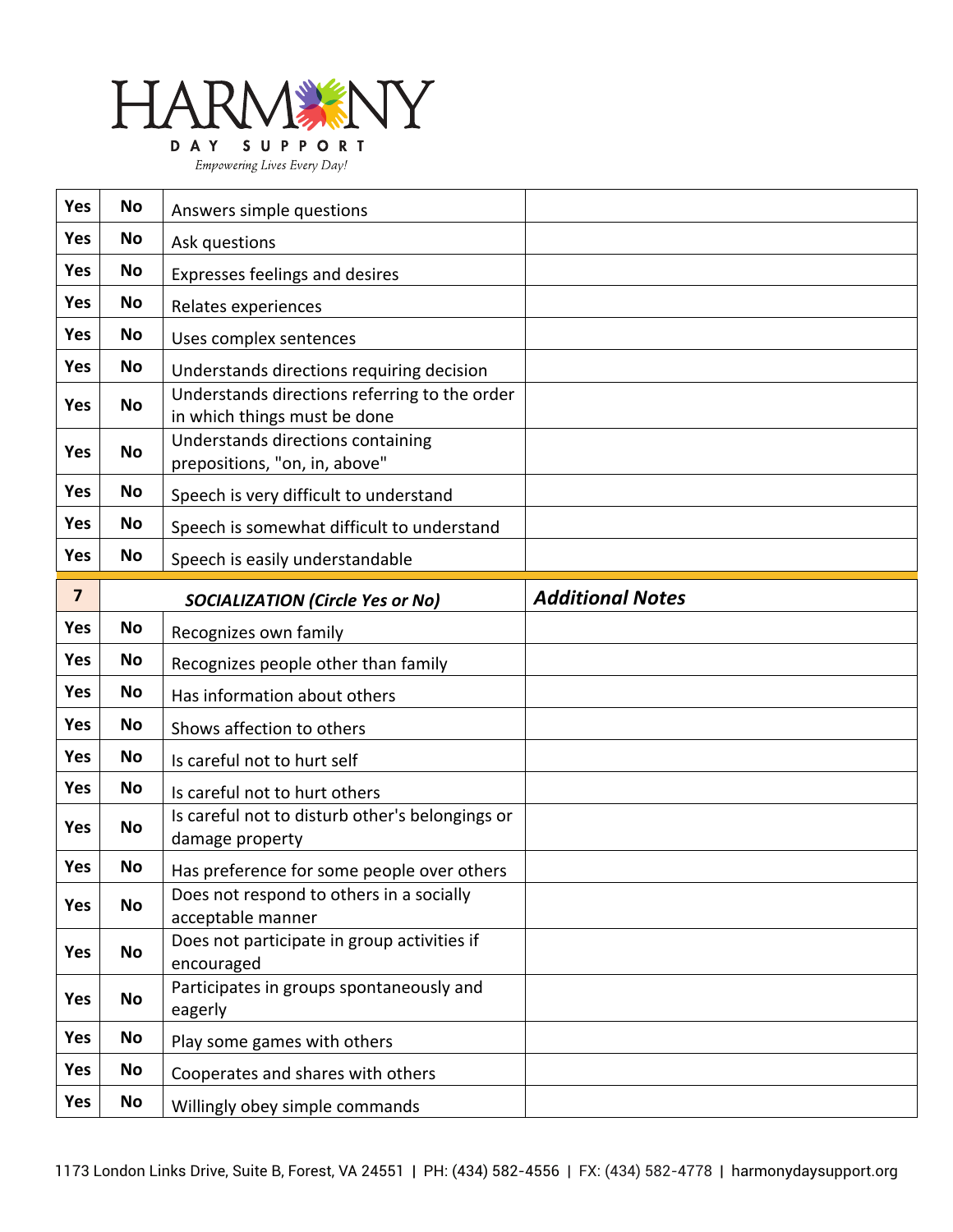

| <b>Yes</b> | <b>No</b> | Asks if there is something or him/her to do |  |
|------------|-----------|---------------------------------------------|--|
|            |           | (chores or leisure activities)              |  |
| <b>Yes</b> | No        | Will not engage in assigned activities      |  |
| <b>Yes</b> | No        | Initiates most of own activities            |  |
| <b>Yes</b> | No        | Maintains control of self even if angry     |  |
| <b>Yes</b> | <b>No</b> | Seeks attention in an appropriate manner    |  |

| 8          |           | <b>SENSE OF DIRECTION (Circle Yes or No)</b>                                   | <b>Additional Notes</b> |
|------------|-----------|--------------------------------------------------------------------------------|-------------------------|
| <b>Yes</b> | No        | Gets lost whenever he/she leaves his/her<br>own living area                    |                         |
| Yes        | No        | Goes around home/school alone                                                  |                         |
| Yes        | <b>No</b> | Goes around hospital grounds or a few<br>blocks from home without getting lost |                         |
| <b>Yes</b> | <b>No</b> | Goes a few blocks from home or school<br>without getting lost                  |                         |

| 9          |    | <b>MONEY HANDLING (Circle Yes or No)</b>                      | <b>Additional Notes</b> |
|------------|----|---------------------------------------------------------------|-------------------------|
| <b>Yes</b> | No | Does not use money                                            |                         |
| <b>Yes</b> | No | Uses money but does not make change<br>correctly              |                         |
| <b>Yes</b> | No | Adds coins of various denominations, up to<br>one dollar      |                         |
| <b>Yes</b> | No | Makes change correctly but does not use<br>banking facilities |                         |
| Yes        | No | Uses banking facilities independently                         |                         |

| 10         | <b>PURCHASING (Circle Yes or No)</b> |                                                                  | <b>Additional Notes</b> |
|------------|--------------------------------------|------------------------------------------------------------------|-------------------------|
| <b>Yes</b> | <b>No</b>                            | Does no shopping                                                 |                         |
| <b>Yes</b> | <b>No</b>                            | Does shopping with close supervision                             |                         |
| <b>Yes</b> | <b>No</b>                            | Does shopping with slight supervision                            |                         |
| <b>Yes</b> | <b>No</b>                            | Makes minor purchases without help (candy,<br>soft drinks, etc.) |                         |
| <b>Yes</b> | <b>No</b>                            | Buys own clothing accessories                                    |                         |
| <b>Yes</b> | <b>No</b>                            | Buys all own clothing                                            |                         |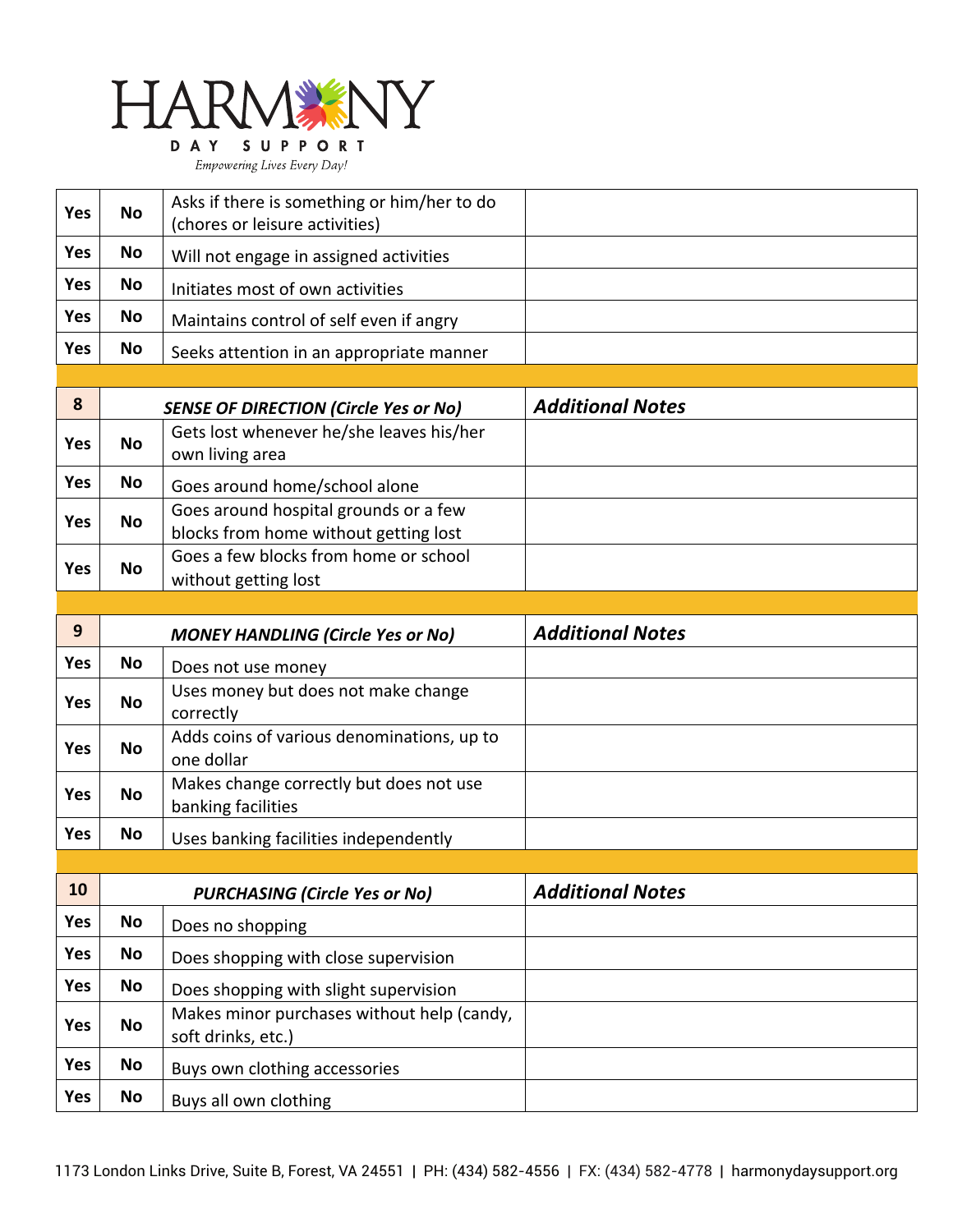

| 11         |           | <b>WRITING (Circle Yes or No)</b>          | <b>Additional Notes</b> |
|------------|-----------|--------------------------------------------|-------------------------|
| <b>Yes</b> | No        | Cannot write or print any words            |                         |
| <b>Yes</b> | No        | Writes or prints own name                  |                         |
| Yes        | No        | Write or prints ten words                  |                         |
| <b>Yes</b> | <b>No</b> | Writes of prints forty words               |                         |
| Yes        | <b>No</b> | Writes short notes and memos               |                         |
| Yes        | <b>No</b> | Writes sensible and understandable letters |                         |

| 12         | <b>READING (Circle Yes or No)</b> |                                                                | <b>Additional Notes</b> |
|------------|-----------------------------------|----------------------------------------------------------------|-------------------------|
| <b>Yes</b> | <b>No</b>                         | Recognizes ten or more words by sight                          |                         |
| <b>Yes</b> | <b>No</b>                         | Reads various signs, "one-way" "no"<br>"parking" "woman" "men" |                         |
| Yes        | No                                | Reads simple stories or comics                                 |                         |
| <b>Yes</b> | <b>No</b>                         | Reads books suitable for children seven years<br>old           |                         |
| <b>Yes</b> | <b>No</b>                         | Reads books suitable for children nine years<br>old            |                         |
| <b>Yes</b> | <b>No</b>                         | Recognizes few than ten words or not at all                    |                         |

| 13         |           | <b>NUMBERS (Circle Yes or No)</b>                  | <b>Additional Notes</b> |
|------------|-----------|----------------------------------------------------|-------------------------|
| <b>Yes</b> | No        | Has no understanding of numbers                    |                         |
| <b>Yes</b> | No        | Discriminates between "one" and "many" or<br>"lot" |                         |
| <b>Yes</b> | <b>No</b> | Counts two objects by saying "one, two"            |                         |
| <b>Yes</b> | No        | Mechanically counts to ten                         |                         |
| <b>Yes</b> | No        | Counts ten or more objects                         |                         |
| Yes        | No        | Does simple addition and subtraction               |                         |
|            |           |                                                    |                         |
| 14         |           | <b>ROOM CLEANING (Circle Yes or No)</b>            | <b>Additional Notes</b> |
| <b>Yes</b> | No        | Does not clean room at all                         |                         |

|     | $1.99$ and $2.11$ and $1.911$ and $1.91$ and $1.99$ and $1.99$ |                                |  |
|-----|----------------------------------------------------------------|--------------------------------|--|
| Yes | <b>No</b>                                                      | Does not clean room at all     |  |
| Yes | <b>No</b>                                                      | Cleans room but not thoroughly |  |
|     |                                                                |                                |  |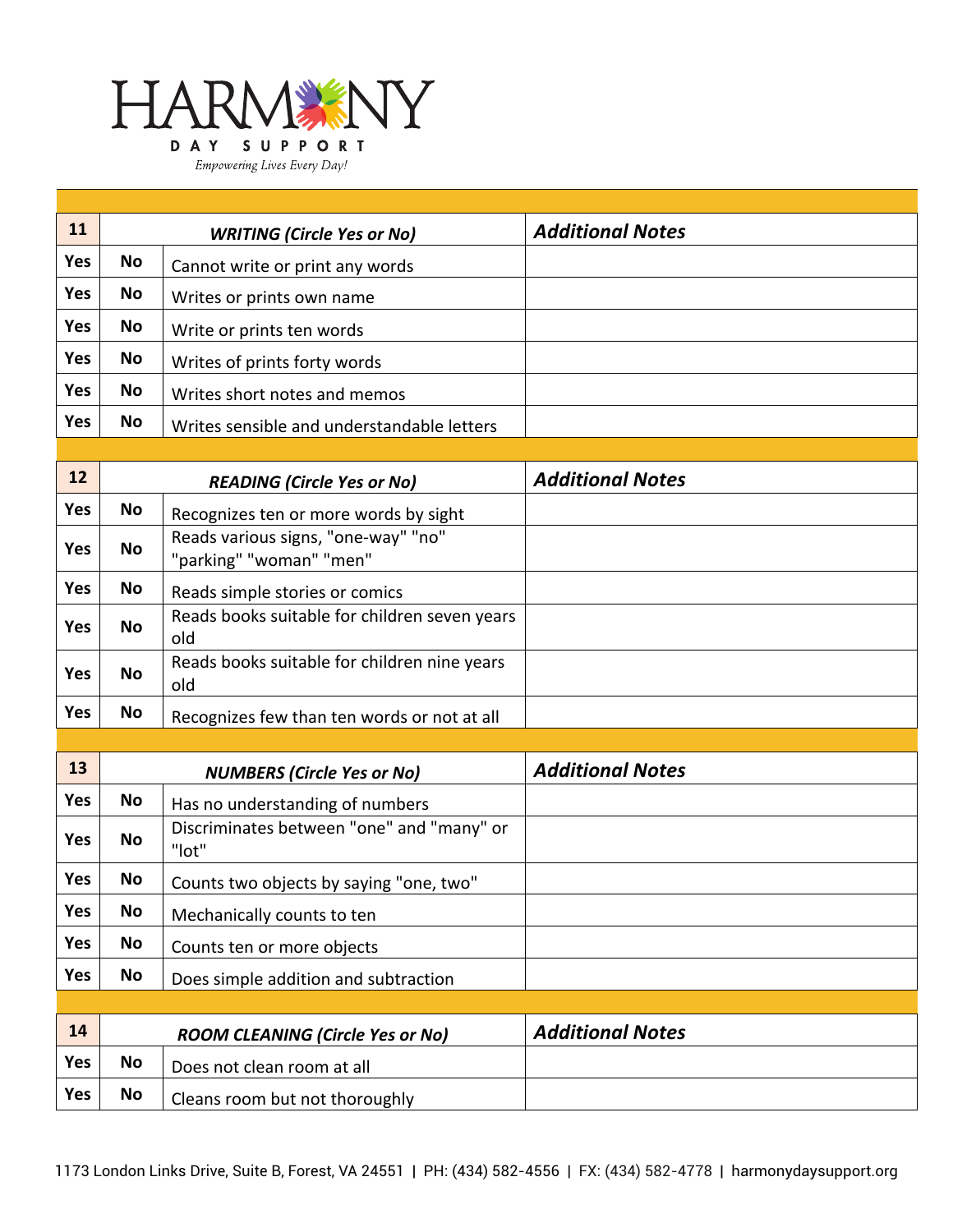

| <b>Yes</b> | <b>No</b>                                  | Cleans room well, sweeping, dusting and<br>tidying                       |                         |  |
|------------|--------------------------------------------|--------------------------------------------------------------------------|-------------------------|--|
|            |                                            |                                                                          |                         |  |
| 15         | <b>TABLE CLEANING (Circle Yes or No)</b>   |                                                                          | <b>Additional Notes</b> |  |
| <b>Yes</b> | <b>No</b>                                  | Does not clear table at all                                              |                         |  |
| <b>Yes</b> | No                                         | Clears table of unbreakable dishes and<br>silverware                     |                         |  |
| Yes        | <b>No</b>                                  | Clears table of breakable dishes and<br>glassware                        |                         |  |
|            |                                            |                                                                          |                         |  |
| 16         | <b>TIME (Circle Yes or No)</b>             |                                                                          | <b>Additional Notes</b> |  |
| Yes        | No                                         | Has no understanding of time                                             |                         |  |
| <b>Yes</b> | No                                         | Associates time on clock with various actions<br>and events              |                         |  |
| Yes        | No                                         | Understands time equivalents                                             |                         |  |
| Yes        | No                                         | Understands time intervals                                               |                         |  |
| Yes        | <b>No</b>                                  | Tells time by clock or watch correctly to the<br>minute                  |                         |  |
|            |                                            |                                                                          |                         |  |
| 17         | <b>FOOD PREPARATION (Circle Yes or No)</b> |                                                                          | <b>Additional Notes</b> |  |
| Yes        | <b>No</b>                                  | Does not prepare food at all                                             |                         |  |
| Yes        | <b>No</b>                                  | Prepares simple foods requiring no mixing or<br>cooking                  |                         |  |
| Yes        | <b>No</b>                                  | Mixes and cooks simple food                                              |                         |  |
| Yes        | No                                         | Prepares an adequate complete meal                                       |                         |  |
|            |                                            |                                                                          |                         |  |
| 18         | <b>JOB COMPLEXITY (Circle Yes or No)</b>   |                                                                          | <b>Additional Notes</b> |  |
| Yes        | <b>No</b>                                  | Performs no work at all                                                  |                         |  |
| Yes        | No                                         | Performs simple work                                                     |                         |  |
| Yes        | <b>No</b>                                  | Performs a job using tools or machinery                                  |                         |  |
|            |                                            |                                                                          |                         |  |
| 19         |                                            | <b>ATTENTION (Circle Yes or No)</b>                                      | <b>Additional Notes</b> |  |
| Yes        | <b>No</b>                                  | Will pay attention to purposeful activities for<br>at least five minutes |                         |  |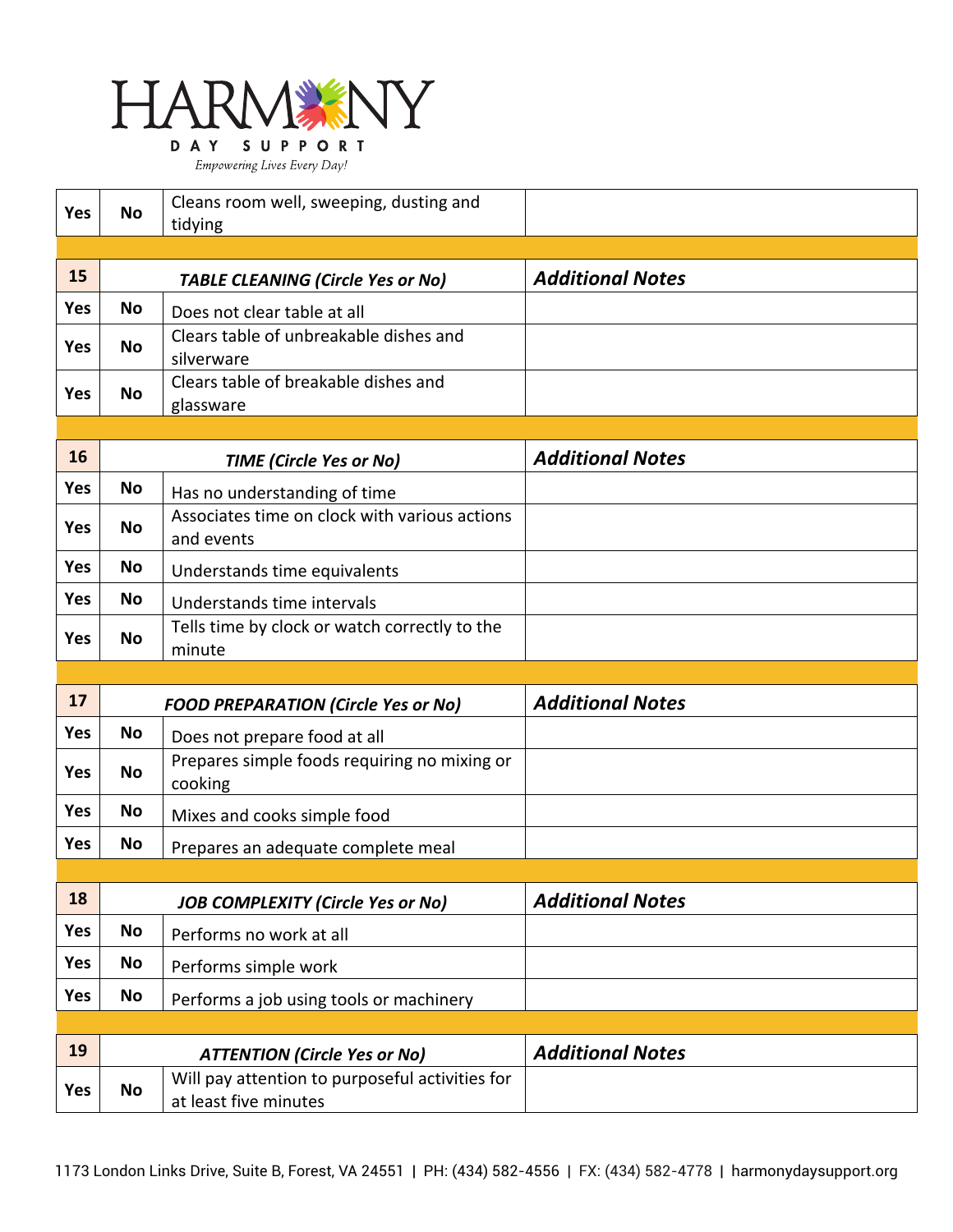

DAY SUPPORT Empowering Lives Every Day!

| <b>Yes</b> | <b>No</b>                                                                    | Will pay attention to purposeful activities for                            |                         |
|------------|------------------------------------------------------------------------------|----------------------------------------------------------------------------|-------------------------|
|            |                                                                              | at least fifteen minutes                                                   |                         |
| <b>Yes</b> | No                                                                           | Will pay attention to purposeful activities for                            |                         |
|            |                                                                              | more than 15 minutes                                                       |                         |
| 20         |                                                                              |                                                                            |                         |
|            |                                                                              | PERSONAL BELONGINGS (Circle Yes or No)                                     | <b>Additional Notes</b> |
| Yes        | <b>No</b>                                                                    | Not responsible at all, does not take care of<br>personal belongings       |                         |
| <b>Yes</b> | No                                                                           | Unreliable, seldom takes care of personal                                  |                         |
|            |                                                                              | belongings                                                                 |                         |
| Yes        | No                                                                           | Usually dependable, usually takes care of<br>person belongings             |                         |
| <b>Yes</b> | No                                                                           | Very dependable, takes care of personal                                    |                         |
|            |                                                                              | belongings                                                                 |                         |
|            |                                                                              |                                                                            |                         |
| 21         |                                                                              | <b>CHALLENGING BEHAVIOR (Circle Yes or No)</b>                             | <b>Additional Notes</b> |
| <b>Yes</b> | <b>No</b>                                                                    | Threatens or does physical violence to others                              |                         |
| <b>Yes</b> | No                                                                           | Damages own or other's property                                            |                         |
| <b>Yes</b> | No                                                                           | Disrupts other's activities                                                |                         |
| <b>Yes</b> | No                                                                           | Uses profane or hostile language                                           |                         |
| <b>Yes</b> | Is rebellious (ignores regulations, resists<br>No<br>following instructions) |                                                                            |                         |
| <b>Yes</b> | No<br>Runs away or attempts to run away                                      |                                                                            |                         |
| Yes        | No                                                                           | Is untrustworthy (takes other's property, lies<br>or cheats)               |                         |
| Yes        | <b>No</b>                                                                    | Displays stereotyped behaviors (rocks body,<br>hands in motion)            |                         |
| <b>Yes</b> | <b>No</b>                                                                    | Removes or tears off own clothing                                          |                         |
| <b>Yes</b> | No                                                                           | Does physical violence to self                                             |                         |
| Yes        | No                                                                           | Is hyperactive (will not sit still for any length<br>of time)              |                         |
| <b>Yes</b> | No                                                                           | Displays heterosexual behavior that is<br>socially unacceptable            |                         |
| Yes        | No                                                                           | Displays homosexual behavior that is socially<br>unacceptable              |                         |
| Yes        | No                                                                           | Displays other unacceptable sexual behavior<br>(masturbates, exposes self) |                         |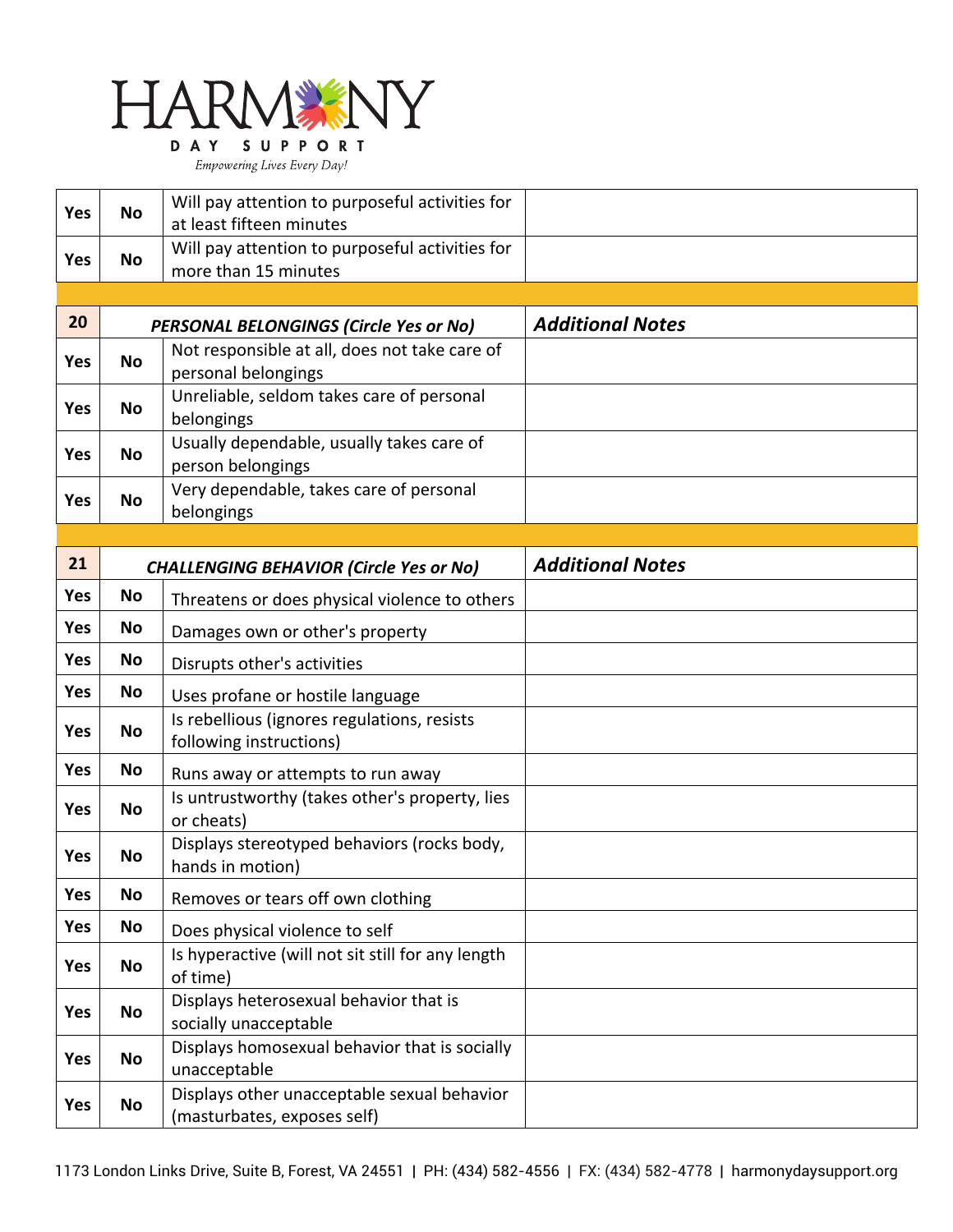

| Yes           | <b>No</b>                           | Requires seclusion |  |  |  |  |  |
|---------------|-------------------------------------|--------------------|--|--|--|--|--|
| Yes           | $\mathsf{No}$                       | Requires restraint |  |  |  |  |  |
|               |                                     |                    |  |  |  |  |  |
|               | <b>ADDITIONAL NOTES OR COMMENTS</b> |                    |  |  |  |  |  |
|               |                                     |                    |  |  |  |  |  |
|               |                                     |                    |  |  |  |  |  |
|               |                                     |                    |  |  |  |  |  |
|               |                                     |                    |  |  |  |  |  |
|               |                                     |                    |  |  |  |  |  |
|               |                                     |                    |  |  |  |  |  |
|               |                                     |                    |  |  |  |  |  |
|               |                                     |                    |  |  |  |  |  |
|               |                                     |                    |  |  |  |  |  |
|               |                                     |                    |  |  |  |  |  |
|               |                                     |                    |  |  |  |  |  |
|               |                                     |                    |  |  |  |  |  |
| Completed by: |                                     |                    |  |  |  |  |  |
| Date:         |                                     |                    |  |  |  |  |  |
|               |                                     |                    |  |  |  |  |  |